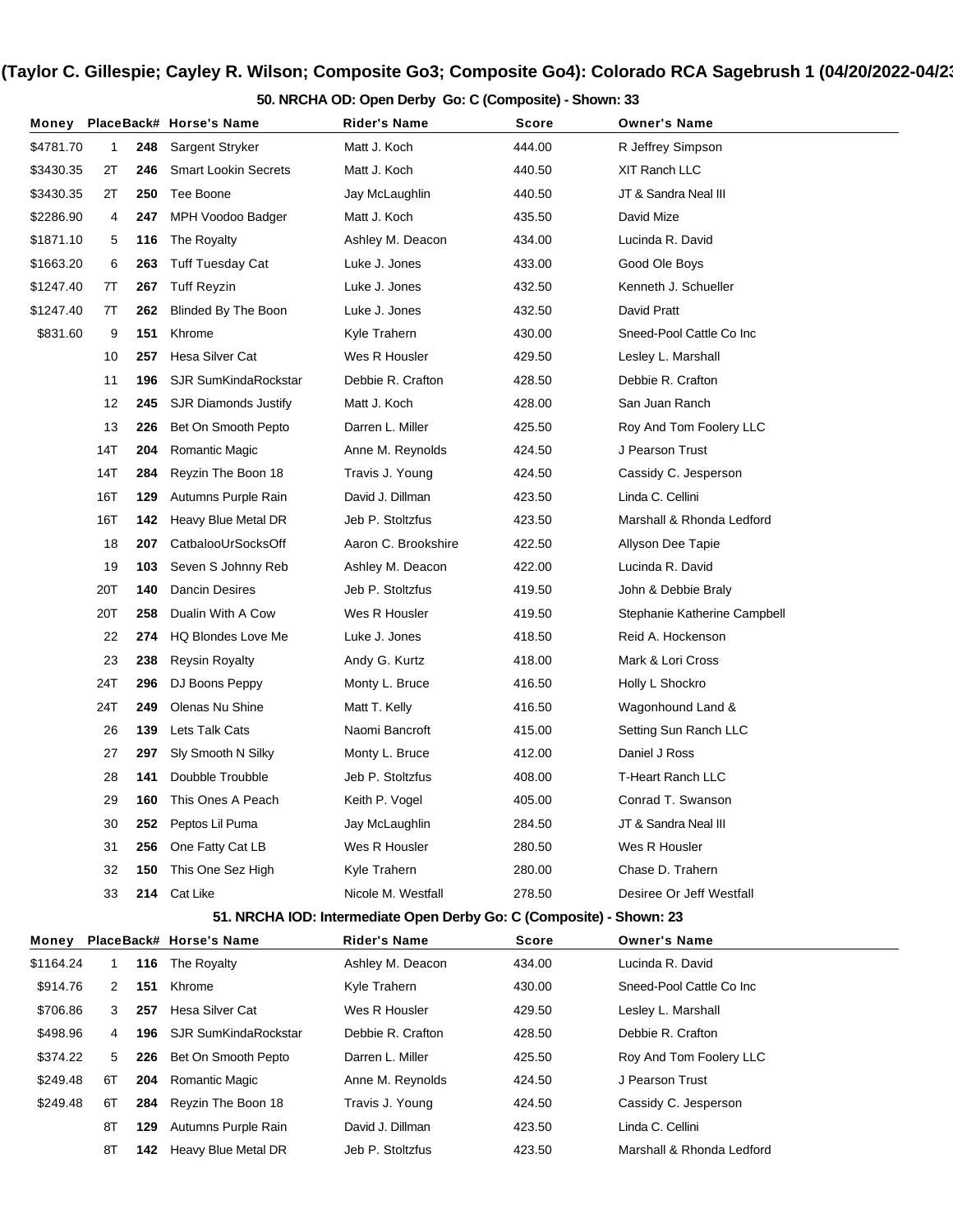| 10  | 207 | CatbalooUrSocksOff    | Aaron C. Brookshire | 422.50 | Allyson Dee Tapie            |
|-----|-----|-----------------------|---------------------|--------|------------------------------|
| 11  | 103 | Seven S Johnny Reb    | Ashley M. Deacon    | 422.00 | Lucinda R. David             |
| 12T | 140 | <b>Dancin Desires</b> | Jeb P. Stoltzfus    | 419.50 | John & Debbie Braly          |
| 12T | 258 | Dualin With A Cow     | Wes R Housler       | 419.50 | Stephanie Katherine Campbell |
| 14  | 238 | <b>Reysin Royalty</b> | Andy G. Kurtz       | 418.00 | Mark & Lori Cross            |
| 15T | 296 | DJ Boons Peppy        | Monty L. Bruce      | 416.50 | Holly L Shockro              |
| 15T | 249 | Olenas Nu Shine       | Matt T. Kelly       | 416.50 | Wagonhound Land &            |
| 17  | 139 | Lets Talk Cats        | Naomi Bancroft      | 415.00 | Setting Sun Ranch LLC        |
| 18  | 297 | Sly Smooth N Silky    | Monty L. Bruce      | 412.00 | Daniel J Ross                |
| 19  | 141 | Doubble Troubble      | Jeb P. Stoltzfus    | 408.00 | T-Heart Ranch LLC            |
| 20  | 160 | This Ones A Peach     | Keith P. Vogel      | 405.00 | Conrad T. Swanson            |
| 21  | 256 | One Fatty Cat LB      | Wes R Housler       | 280.50 | Wes R Housler                |
| 22  | 150 | This One Sez High     | Kyle Trahern        | 280.00 | Chase D. Trahern             |
| 23  | 214 | Cat Like              | Nicole M. Westfall  | 278.50 | Desiree Or Jeff Westfall     |

#### **52. NRCHA LODERB: Limited Open Derby Go: C (Composite) - Shown: 11**

| Money    |    |     | PlaceBack# Horse's Name | <b>Rider's Name</b> | <b>Score</b> | <b>Owner's Name</b>          |
|----------|----|-----|-------------------------|---------------------|--------------|------------------------------|
| \$831.60 |    | 257 | Hesa Silver Cat         | Wes R Housler       | 429.50       | Lesley L. Marshall           |
| \$693.00 | 2  | 196 | SJR SumKindaRockstar    | Debbie R. Crafton   | 428.50       | Debbie R. Crafton            |
| \$485.10 | 3T | 129 | Autumns Purple Rain     | David J. Dillman    | 423.50       | Linda C. Cellini             |
| \$485.10 | 3T | 142 | Heavy Blue Metal DR     | Jeb P. Stoltzfus    | 423.50       | Marshall & Rhonda Ledford    |
| \$138.60 | 5T | 140 | Dancin Desires          | Jeb P. Stoltzfus    | 419.50       | John & Debbie Braly          |
| \$138.60 | 5T | 258 | Dualin With A Cow       | Wes R Housler       | 419.50       | Stephanie Katherine Campbell |
|          |    | 249 | Olenas Nu Shine         | Matt T. Kelly       | 416.50       | Wagonhound Land &            |
|          | 8  | 139 | Lets Talk Cats          | Naomi Bancroft      | 415.00       | Setting Sun Ranch LLC        |
|          | 9  | 141 | Doubble Troubble        | Jeb P. Stoltzfus    | 408.00       | T-Heart Ranch LLC            |
|          | 10 | 256 | One Fatty Cat LB        | Wes R Housler       | 280.50       | Wes R Housler                |
|          | 11 |     | 214 Cat Like            | Nicole M. Westfall  | 278.50       | Desiree Or Jeff Westfall     |

#### **53. NRCHA L1OD: Level 1 Open Derby Go: C (Composite) - Shown: 14 (Added Money: \$1500.00)**

| Money    |    |     | PlaceBack# Horse's Name | <b>Rider's Name</b> | Score  | <b>Owner's Name</b>                                                                           |  |
|----------|----|-----|-------------------------|---------------------|--------|-----------------------------------------------------------------------------------------------|--|
| \$675.15 |    | 206 | Got The Money Hunny     | Marcha Duvenage     | 425.00 | Marcha Duvenage/Mark                                                                          |  |
| \$562.63 | 2  | 169 | JR Dual Cat             | Matthew W. Matusio  | 423.50 | Jesse & Renate Gariner                                                                        |  |
| \$450.10 | 3  | 184 | Electric Volt           | Dylan McDaniel      | 416.50 | Lauren Bergman                                                                                |  |
| \$337.57 | 4  | 260 | Most Peppy Dual         | Kyle D Likes        | 416.00 | Kyle D Likes                                                                                  |  |
| \$225.05 | 5  | 268 | Toy High Brow           | Jamie J Stackhouse  | 414.00 | Lane A. Jones                                                                                 |  |
|          | 6  | 157 | Nu Shiney Pepto         | Conner James        | 408.00 | Walking 7T Quarter Horses                                                                     |  |
|          |    | 259 | Rumored To Be Royal     | Kyle D Likes        | 401.50 | <b>Emily Kramer</b>                                                                           |  |
|          | 8  | 239 | Share The Night         | Amanda R. McCarthy  | 400.50 | Amanda R. McCarthy                                                                            |  |
|          | 9  | 106 | <b>Twice Freckle</b>    | Hunter S. Penn      | 395.50 | Hunter S. & Tammy Lynne                                                                       |  |
|          | 10 | 287 | Hot Rod                 | Ben J Grogan        | 394.50 | Jennifer J. Ostenson                                                                          |  |
|          | 11 | 288 | Oliver                  | Ben J Grogan        | 394.00 | Jennifer J. Ostenson                                                                          |  |
|          | 12 | 133 | Tazed                   | <b>KD Masar</b>     | 391.50 | Sleipnir Stables Ltd                                                                          |  |
|          | 13 | 293 | <b>Whitch Sister</b>    | Michael W Vreeman   | 373.00 | Seamus Culhane                                                                                |  |
|          | 14 | 202 | At Your Own Risk        | Brad E. Ferguson    | 260.00 | Peter Trixner                                                                                 |  |
|          |    |     |                         |                     |        | 54. NRCHA ONH: Open Novice Horse Derby Go: C (Composite) - Shown: 24 (Added Money: \$1000.00) |  |
| Money    |    |     | PlaceBack# Horse's Name | <b>Rider's Name</b> | Score  | <b>Owner's Name</b>                                                                           |  |
| \$689.92 |    | 248 | Sargent Stryker         | Matt J. Koch        | 444.00 | R Jeffrey Simpson                                                                             |  |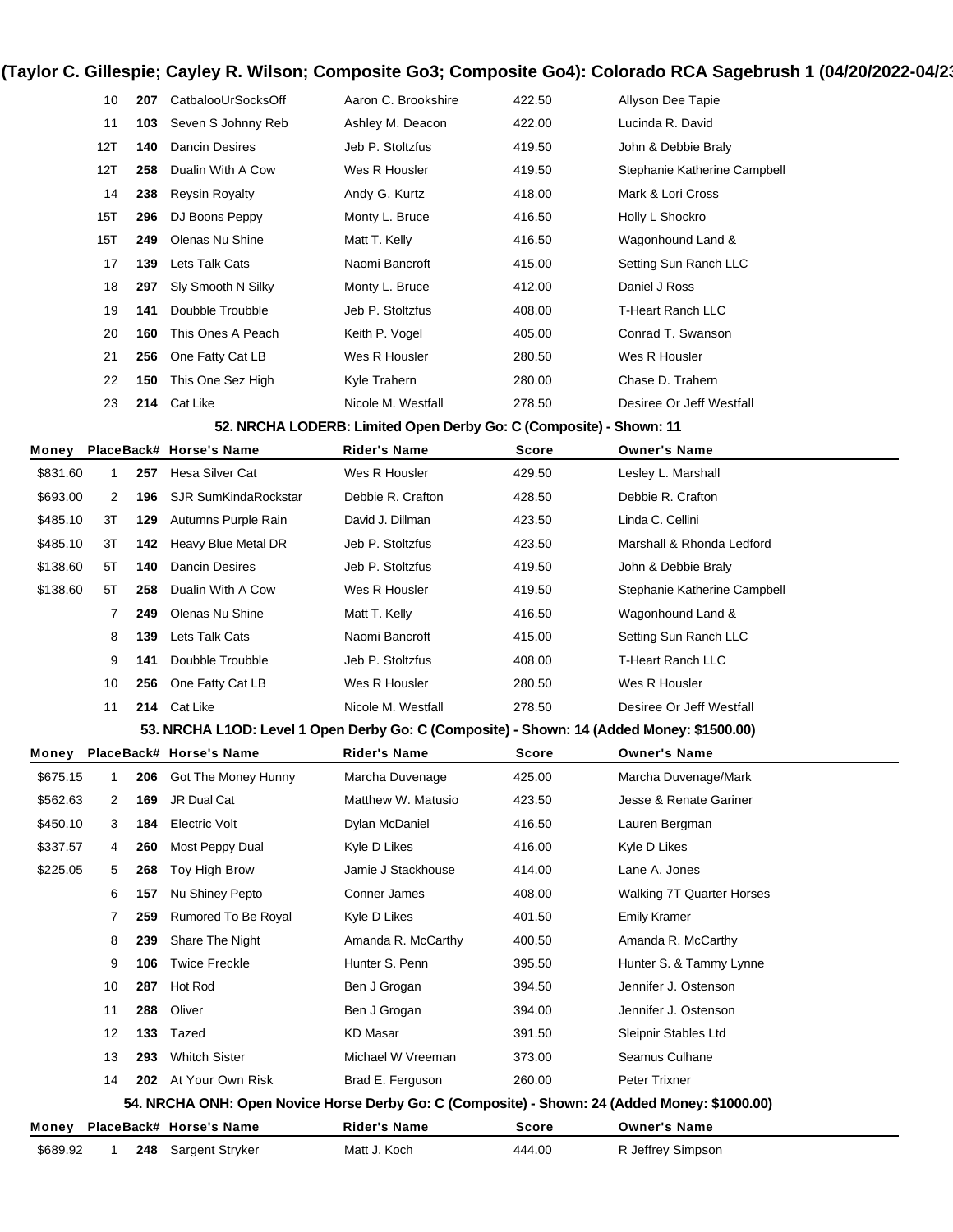| \$542.08 | 2            | 247 | MPH Voodoo Badger                                                                                | Matt J. Koch        | 435.50 | David Mize                   |
|----------|--------------|-----|--------------------------------------------------------------------------------------------------|---------------------|--------|------------------------------|
| \$418.88 | 3            | 116 | The Royalty                                                                                      | Ashley M. Deacon    | 434.00 | Lucinda R. David             |
| \$258.72 | 4T           | 267 | <b>Tuff Reyzin</b>                                                                               | Luke J. Jones       | 432.50 | Kenneth J. Schueller         |
| \$258.72 | 4T           | 262 | Blinded By The Boon                                                                              | Luke J. Jones       | 432.50 | David Pratt                  |
| \$172.48 | 6            | 257 | Hesa Silver Cat                                                                                  | Wes R Housler       | 429.50 | Lesley L. Marshall           |
| \$123.20 | 7            | 245 | <b>SJR Diamonds Justify</b>                                                                      | Matt J. Koch        | 428.00 | San Juan Ranch               |
|          | 8            | 284 | Reyzin The Boon 18                                                                               | Travis J. Young     | 424.50 | Cassidy C. Jesperson         |
|          | 9            | 129 | Autumns Purple Rain                                                                              | David J. Dillman    | 423.50 | Linda C. Cellini             |
|          | 10           | 207 | CatbalooUrSocksOff                                                                               | Aaron C. Brookshire | 422.50 | Allyson Dee Tapie            |
|          | 11           | 103 | Seven S Johnny Reb                                                                               | Ashley M. Deacon    | 422.00 | Lucinda R. David             |
|          | 12           | 258 | Dualin With A Cow                                                                                | Wes R Housler       | 419.50 | Stephanie Katherine Campbell |
|          | 13           | 274 | <b>HQ Blondes Love Me</b>                                                                        | Luke J. Jones       | 418.50 | Reid A. Hockenson            |
|          | 14T          | 296 | DJ Boons Peppy                                                                                   | Monty L. Bruce      | 416.50 | Holly L Shockro              |
|          | 14T          | 249 | Olenas Nu Shine                                                                                  | Matt T. Kelly       | 416.50 | Wagonhound Land &            |
|          | 16           | 139 | Lets Talk Cats                                                                                   | Naomi Bancroft      | 415.00 | Setting Sun Ranch LLC        |
|          | 17           | 125 | Paradox Blu Sue                                                                                  | Lavert Avent        | 414.50 | <b>Tee Cross Ranches</b>     |
|          | 18           | 297 | Sly Smooth N Silky                                                                               | Monty L. Bruce      | 412.00 | Daniel J Ross                |
|          | 19           | 229 | No Blus Is Good News                                                                             | Darren L. Miller    | 411.50 | Luanne M Beginski            |
|          | 20           | 126 | CR One Tuff Cat                                                                                  | Lavert Avent        | 406.50 | Jennifer A Walker            |
|          | 21           | 160 | This Ones A Peach                                                                                | Keith P. Vogel      | 405.00 | Conrad T. Swanson            |
|          | 22           | 256 | One Fatty Cat LB                                                                                 | Wes R Housler       | 280.50 | Wes R Housler                |
|          | 23           | 150 | This One Sez High                                                                                | Kyle Trahern        | 280.00 | Chase D. Trahern             |
|          | 24           | 214 | Cat Like                                                                                         | Nicole M. Westfall  | 278.50 | Desiree Or Jeff Westfall     |
|          |              |     |                                                                                                  |                     |        |                              |
|          |              |     | 55. NRCHA 4YOO: 4 Year Old Incentive Open Go: C (Composite) - Shown: 15 (Added Money: \$1000.00) |                     |        |                              |
| Money    |              |     | PlaceBack# Horse's Name                                                                          | <b>Rider's Name</b> | Score  | <b>Owner's Name</b>          |
| \$540.75 | 1            | 248 | Sargent Stryker                                                                                  | Matt J. Koch        | 444.00 | R Jeffrey Simpson            |
| \$450.63 | 2            | 116 | The Royalty                                                                                      | Ashley M. Deacon    | 434.00 | Lucinda R. David             |
| \$360.50 | 3            | 263 | <b>Tuff Tuesday Cat</b>                                                                          | Luke J. Jones       | 433.00 | Good Ole Boys                |
| \$225.31 | 4T           | 267 | <b>Tuff Reyzin</b>                                                                               | Luke J. Jones       | 432.50 | Kenneth J. Schueller         |
| \$225.31 | 4T           | 262 | <b>Blinded By The Boon</b>                                                                       | Luke J. Jones       | 432.50 | David Pratt                  |
|          | 6            | 257 | Hesa Silver Cat                                                                                  | Wes R Housler       | 429.50 | Lesley L. Marshall           |
|          | 7            | 196 | SJR SumKindaRockstar                                                                             | Debbie R. Crafton   | 428.50 | Debbie R. Crafton            |
|          | 8            | 284 | Reyzin The Boon 18                                                                               | Travis J. Young     | 424.50 | Cassidy C. Jesperson         |
|          | 9            | 274 | <b>HQ Blondes Love Me</b>                                                                        | Luke J. Jones       | 418.50 | Reid A. Hockenson            |
|          | 10           | 125 | Paradox Blu Sue                                                                                  | Lavert Avent        | 414.50 | <b>Tee Cross Ranches</b>     |
|          | 11           | 297 | Sly Smooth N Silky                                                                               | Monty L. Bruce      | 412.00 | Daniel J Ross                |
|          | 12           | 141 | Doubble Troubble                                                                                 | Jeb P. Stoltzfus    | 408.00 | <b>T-Heart Ranch LLC</b>     |
|          | 13           | 126 | CR One Tuff Cat                                                                                  | Lavert Avent        | 406.50 | Jennifer A Walker            |
|          | 14           | 160 | This Ones A Peach                                                                                | Keith P. Vogel      | 405.00 | Conrad T. Swanson            |
|          | 15           | 256 | One Fatty Cat LB                                                                                 | Wes R Housler       | 280.50 | Wes R Housler                |
|          |              |     | 56. NRCHA OH: Open Hackamore Go: C (Composite) - Shown: 10 (Added Money: \$750.00)               |                     |        |                              |
| Money    |              |     | PlaceBack# Horse's Name                                                                          | <b>Rider's Name</b> | Score  | <b>Owner's Name</b>          |
| \$540.00 | $\mathbf{1}$ | 250 | Tee Boone                                                                                        | Jay McLaughlin      | 293.50 | JT & Sandra Neal III         |
| \$450.00 | 2            | 247 | MPH Voodoo Badger                                                                                | Matt J. Koch        | 291.50 | David Mize                   |
| \$360.00 | 3            | 245 | <b>SJR Diamonds Justify</b>                                                                      | Matt J. Koch        | 283.50 | San Juan Ranch               |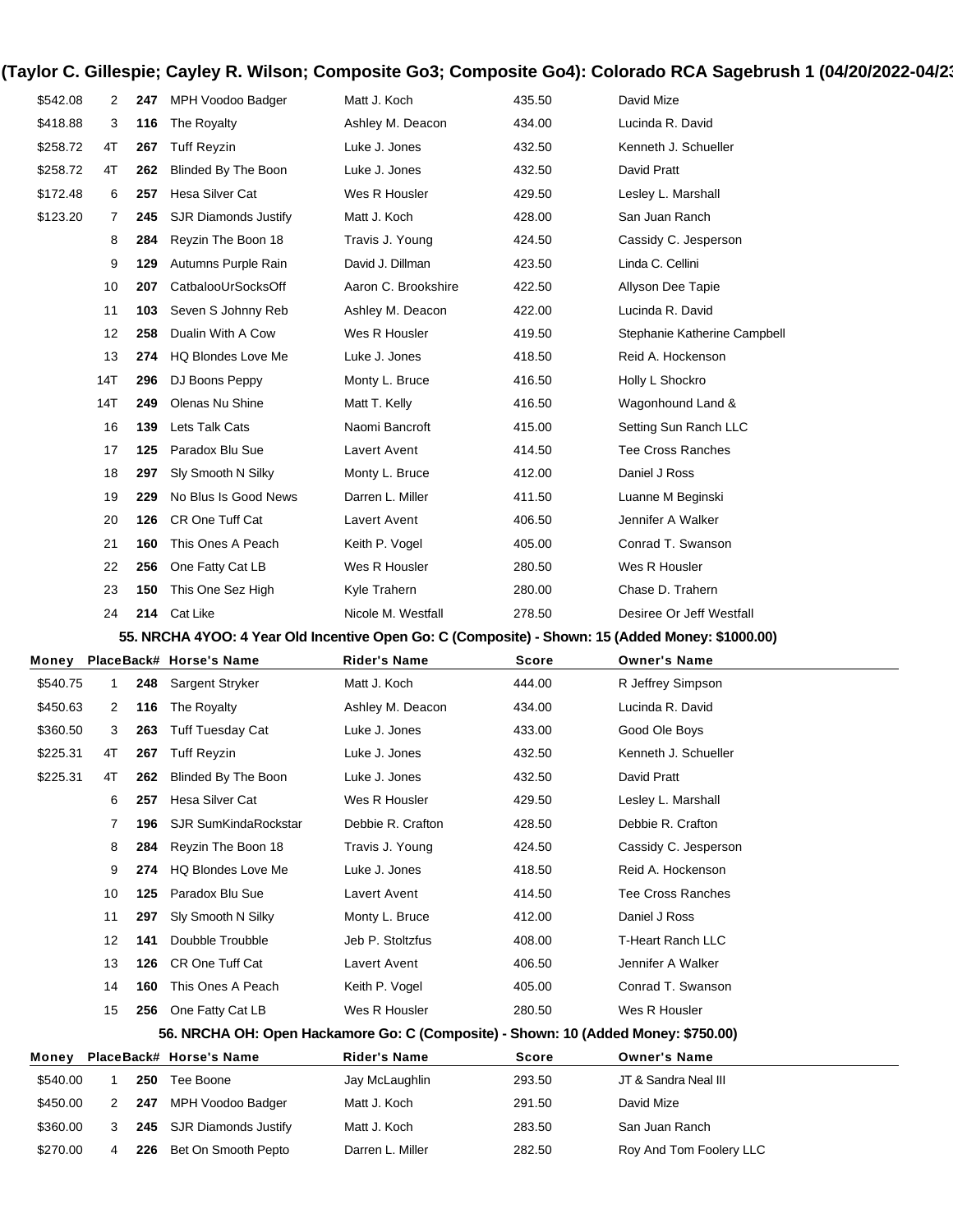| \$180.00 | 5              |     | <b>129</b> Autumns Purple Rain | David J. Dillman                                                          | 281.00       | Linda C. Cellini                                                                                 |
|----------|----------------|-----|--------------------------------|---------------------------------------------------------------------------|--------------|--------------------------------------------------------------------------------------------------|
|          | 6              | 249 | Olenas Nu Shine                | Matt T. Kelly                                                             | 279.50       | Wagonhound Land &                                                                                |
|          | 7              | 258 | Dualin With A Cow              | Wes R Housler                                                             | 278.00       | Stephanie Katherine Campbell                                                                     |
|          | 8              | 238 | <b>Reysin Royalty</b>          | Andy G. Kurtz                                                             | 277.00       | Mark & Lori Cross                                                                                |
|          | 9              | 160 | This Ones A Peach              | Keith P. Vogel                                                            | 266.00       | Conrad T. Swanson                                                                                |
|          | 10             | 252 | Peptos Lil Puma                | Jay McLaughlin                                                            | 144.50       | JT & Sandra Neal III                                                                             |
|          |                |     |                                |                                                                           |              | 57. NRCHA IOHS: Intermediate Open Hackamore Go: C (Composite) - Shown: 5 (Added Money: \$250.00) |
| Money    |                |     | PlaceBack# Horse's Name        | Rider's Name                                                              | Score        | <b>Owner's Name</b>                                                                              |
| \$343.75 | 1              | 226 | Bet On Smooth Pepto            | Darren L. Miller                                                          | 282.50       | Roy And Tom Foolery LLC                                                                          |
| \$206.25 | 2              | 129 | Autumns Purple Rain            | David J. Dillman                                                          | 281.00       | Linda C. Cellini                                                                                 |
| \$137.50 | 3              | 249 | Olenas Nu Shine                | Matt T. Kelly                                                             | 279.50       | Wagonhound Land &                                                                                |
|          | 4              | 258 | Dualin With A Cow              | Wes R Housler                                                             | 278.00       | Stephanie Katherine Campbell                                                                     |
|          | 5              | 160 | This Ones A Peach              | Keith P. Vogel                                                            | 266.00       | Conrad T. Swanson                                                                                |
|          |                |     |                                |                                                                           |              | 58. NRCHA LOH: Limited Open Hackamore Go: C (Composite) - Shown: 1 (Added Money: \$250.00)       |
| Money    |                |     | PlaceBack# Horse's Name        | Rider's Name                                                              | <b>Score</b> | <b>Owner's Name</b>                                                                              |
| \$337.50 |                |     | 106 Twice Freckle              | Hunter S. Penn                                                            | 259.50       | Hunter S. & Tammy Lynne                                                                          |
|          |                |     |                                | 60. NRCHA NPD: Non Pro Derby Go: C (Composite) - Shown: 11                |              |                                                                                                  |
| Money    |                |     | PlaceBack# Horse's Name        | Rider's Name                                                              | <b>Score</b> | <b>Owner's Name</b>                                                                              |
| \$861.32 | 1              |     | 214 Cat Like                   | Nicole M. Westfall                                                        | 433.50       | Desiree Or Jeff Westfall                                                                         |
| \$717.76 | 2              | 251 | SCR King Of The Road           | Cutter W. McLaughlin                                                      | 430.00       | Jay & Wendy McLaughlin                                                                           |
| \$574.21 | 3              | 138 | Surely This Time               | Karey E. Louthan                                                          | 426.50       | Karey E. Louthan                                                                                 |
| \$358.88 | 4T             | 277 | LowerThaBoom                   | Nicole M. Westfall                                                        | 422.00       | Desiree Or Jeff Westfall                                                                         |
| \$358.88 | 4T             | 233 | BOXO Opus Magnum               | Jecca R. Ostrander                                                        | 422.00       | <b>Box O Quarter Horses</b>                                                                      |
|          | 6              | 163 | Ruby White And Boon            | Mitch W. Guerrieri                                                        | 420.00       | Mitch W. Guerrieri/Stacy A.                                                                      |
|          | 7              | 175 | NoShowJonez                    | Megan Ciana                                                               | 416.50       | Dean Rand & Megan Ciana                                                                          |
|          | 8              | 164 | Little Lucky Affair            | Nicki Seehafer                                                            | 413.50       | Daris Jutten & Nicki Seehafer                                                                    |
|          | 9              | 141 | Doubble Troubble               | Lindsey M Temple                                                          | 400.50       | <b>T-Heart Ranch LLC</b>                                                                         |
|          | 10             | 161 | CR Boon To Be A Tuff           | Conrad T. Swanson                                                         | 381.00       | Conrad T. Swanson                                                                                |
|          | 11             |     | 197 CR Got To Be Tuff          | Debbie R. Crafton                                                         | 132.00       | Debbie R. Crafton                                                                                |
|          |                |     |                                | 61. NRCHA INPDER: Intermediate Non Pro Derby Go: C (Composite) - Shown: 7 |              |                                                                                                  |
|          |                |     | Money PlaceBack# Horse's Name  | <b>Rider's Name</b>                                                       | <b>Score</b> | <b>Owner's Name</b>                                                                              |
| \$441.70 |                | 138 | Surely This Time               | Karey E. Louthan                                                          | 426.50       | Karey E. Louthan                                                                                 |
| \$331.27 | $\overline{2}$ | 233 | BOXO Opus Magnum               | Jecca R. Ostrander                                                        | 422.00       | <b>Box O Quarter Horses</b>                                                                      |
| \$220.85 | 3              | 163 | Ruby White And Boon            | Mitch W. Guerrieri                                                        | 420.00       | Mitch W. Guerrieri/Stacy A.                                                                      |
| \$110.42 | 4              | 175 | NoShowJonez                    | Megan Ciana                                                               | 416.50       | Dean Rand & Megan Ciana                                                                          |
|          | 5              | 164 | Little Lucky Affair            | Nicki Seehafer                                                            | 413.50       | Daris Jutten & Nicki Seehafer                                                                    |
|          | 6              | 141 | Doubble Troubble               | <b>Lindsey M Temple</b>                                                   | 400.50       | T-Heart Ranch LLC                                                                                |
|          | $\mathbf{7}$   | 161 | CR Boon To Be A Tuff           | Conrad T. Swanson                                                         | 381.00       | Conrad T. Swanson                                                                                |
|          |                |     |                                | 62. NRCHA LNPD: Limited Non Pro Derby Go: C (Composite) - Shown: 5        |              |                                                                                                  |
| Money    |                |     | PlaceBack# Horse's Name        | <b>Rider's Name</b>                                                       | <b>Score</b> | <b>Owner's Name</b>                                                                              |
| \$220.85 |                | 163 | Ruby White And Boon            | Mitch W. Guerrieri                                                        | 420.00       | Mitch W. Guerrieri/Stacy A.                                                                      |
| \$132.51 | 2              | 175 | NoShowJonez                    | Megan Ciana                                                               | 416.50       | Dean Rand & Megan Ciana                                                                          |
|          |                | 164 | Little Lucky Affair            | Nicki Seehafer                                                            | 413.50       | Daris Jutten & Nicki Seehafer                                                                    |
| \$88.34  | 3              |     |                                |                                                                           |              |                                                                                                  |
|          | 4              | 141 | Doubble Troubble               | Lindsey M Temple                                                          | 400.50       | <b>T-Heart Ranch LLC</b>                                                                         |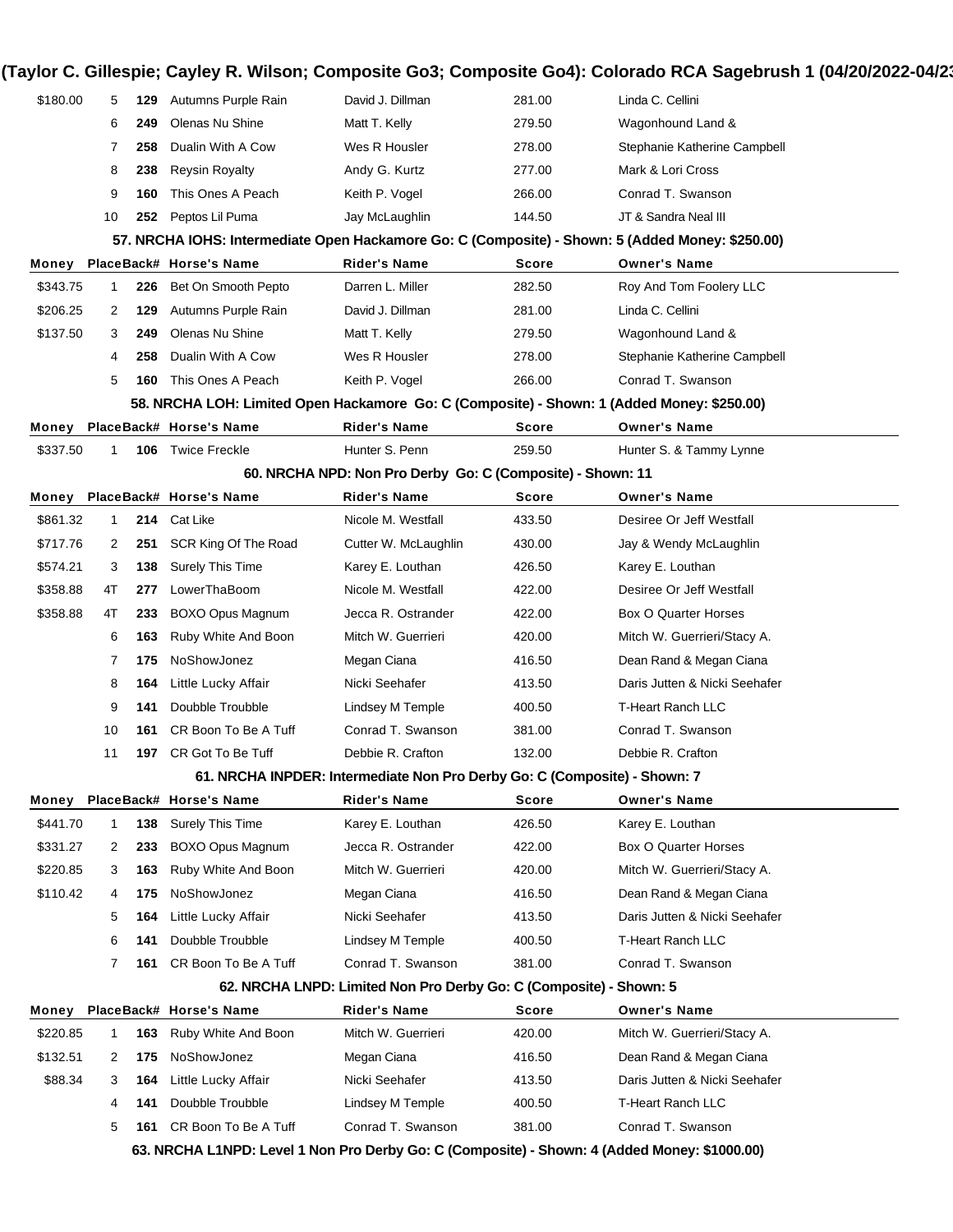|          |              |     | Money PlaceBack# Horse's Name                                                                     | Rider's Name                                                              | <b>Score</b> | <b>Owner's Name</b>                                                                                      |
|----------|--------------|-----|---------------------------------------------------------------------------------------------------|---------------------------------------------------------------------------|--------------|----------------------------------------------------------------------------------------------------------|
| \$596.40 | $\mathbf{1}$ | 210 | <b>Smart Sided</b>                                                                                | Kelly A. Valdez                                                           | 411.50       | Robert Or Betty Lou Valdez                                                                               |
| \$397.60 | 2            | 217 | Sipping Coors Light                                                                               | Miriam B. Altman                                                          | 401.00       | Miriam B. Altman                                                                                         |
|          | 3            | 141 | Doubble Troubble                                                                                  | Lindsey M Temple                                                          | 400.50       | <b>T-Heart Ranch LLC</b>                                                                                 |
|          | 4            |     | 202 At Your Own Risk                                                                              | Peter Trixner                                                             | 260.50       | <b>Peter Trixner</b>                                                                                     |
|          |              |     | 64. NRCHA 4YON: 4 Year Old Incentive Non Pro Go: C (Composite) - Shown: 3 (Added Money: \$500.00) |                                                                           |              |                                                                                                          |
| Money    |              |     | PlaceBack# Horse's Name                                                                           | <b>Rider's Name</b>                                                       | Score        | <b>Owner's Name</b>                                                                                      |
| \$342.30 | 1.           | 138 | Surely This Time                                                                                  | Karey E. Louthan                                                          | 426.50       | Karey E. Louthan                                                                                         |
| \$228.20 | 2            | 175 | NoShowJonez                                                                                       | Megan Ciana                                                               | 416.50       | Dean Rand & Megan Ciana                                                                                  |
|          | 3            | 141 | Doubble Troubble                                                                                  | <b>Lindsey M Temple</b>                                                   | 400.50       | <b>T-Heart Ranch LLC</b>                                                                                 |
|          |              |     |                                                                                                   | 65. NRCHA SNPD: Select Non Pro Derby Go: C (Composite) - Shown: 3         |              |                                                                                                          |
|          |              |     | Money PlaceBack# Horse's Name                                                                     | <b>Rider's Name</b>                                                       | Score        | <b>Owner's Name</b>                                                                                      |
| \$63.00  | 1            | 233 | <b>BOXO Opus Magnum</b>                                                                           | Jecca R. Ostrander                                                        | 422.00       | Box O Quarter Horses                                                                                     |
| \$42.00  | 2            | 161 | CR Boon To Be A Tuff                                                                              | Conrad T. Swanson                                                         | 381.00       | Conrad T. Swanson                                                                                        |
|          | 3            |     | 202 At Your Own Risk                                                                              | Peter Trixner                                                             | 260.50       | <b>Peter Trixner</b>                                                                                     |
|          |              |     | 66. NRCHA NPH: Non Pro Hackamore Go: C (Composite) - Shown: 1 (Added Money: \$500.00)             |                                                                           |              |                                                                                                          |
| Money    |              |     | PlaceBack# Horse's Name                                                                           | <b>Rider's Name</b>                                                       | Score        | <b>Owner's Name</b>                                                                                      |
| \$587.50 | 1            | 233 | BOXO Opus Magnum                                                                                  | Jecca R. Ostrander                                                        | 287.00       | Box O Quarter Horses                                                                                     |
|          |              |     | 70. NRCHA NPBXD: Non Pro Boxing Derby Go: C (Composite) - Shown: 8 (Added Money: \$1500.00)       |                                                                           |              |                                                                                                          |
|          |              |     | Money PlaceBack# Horse's Name                                                                     | <b>Rider's Name</b>                                                       | Score        | <b>Owner's Name</b>                                                                                      |
| \$684.60 | $\mathbf{1}$ | 198 | One Smart N Timely                                                                                | Lori Frampton-Crafton                                                     | 419.00       | Debbie R. Crafton                                                                                        |
| \$513.45 | 2            | 115 | Sista Jackson                                                                                     | Jared Melton                                                              | 415.00       | Jared & Crystal Melton                                                                                   |
| \$342.30 | 3            | 112 | Ms Royal Rey                                                                                      | Micah Dahl                                                                | 411.50       | Micah Dahl                                                                                               |
| \$85.58  | 4T           | 103 | Seven S Johnny Reb                                                                                | Lucinda R. David                                                          | 410.50       | Lucinda R. David                                                                                         |
| \$85.58  | 4T           | 211 | Smooth Talkin Styler                                                                              | Betty Lou Valdez                                                          | 410.50       | Betty Lou Valdez                                                                                         |
|          | 6            | 194 | <b>Metallic Maverick</b>                                                                          | Kimberlee Gabel                                                           | 408.00       | Kimberlee Gabel                                                                                          |
|          | 7            | 185 | Mintgundition                                                                                     | Catherine A Brown-Swain                                                   | 405.00       | Rancho Santa Margarita                                                                                   |
|          | 8            | 201 | Metallica Style                                                                                   | John P. Andrews                                                           | 284.00       | John P. Andrews                                                                                          |
|          | 9            | 173 | One Royal Princess                                                                                | Kelli Noelle Buckley                                                      | 140.00       | Mark E. Buckley                                                                                          |
|          |              |     |                                                                                                   |                                                                           |              | 71. NRCHA 4YOL: 4 Year Old Incentive Non Pro Boxing Go: C (Composite) - Shown: 3 (Added Money: \$250.00) |
|          |              |     | Money PlaceBack# Horse's Name                                                                     | Rider's Name                                                              | Score        | <b>Owner's Name</b>                                                                                      |
| \$252.00 | 1            | 198 | One Smart N Timely                                                                                | Lori Frampton-Crafton                                                     | 419.00       | Debbie R. Crafton                                                                                        |
| \$168.00 | 2            | 112 | Ms Royal Rey                                                                                      | Micah Dahl                                                                | 411.50       | Micah Dahl                                                                                               |
|          | 3            | 211 | Smooth Talkin Styler                                                                              | Betty Lou Valdez                                                          | 410.50       | Betty Lou Valdez                                                                                         |
|          | 4            | 173 | One Royal Princess                                                                                | Kelli Noelle Buckley                                                      | 140.00       | Mark E. Buckley                                                                                          |
|          |              |     |                                                                                                   |                                                                           |              | 72. NRCHA L1NPBX: Level 1 Non Pro Boxing Derby Go: C (Composite) - Shown: 5 (Added Money: \$100.00)      |
| Money    |              |     | PlaceBack# Horse's Name                                                                           | <b>Rider's Name</b>                                                       | Score        | <b>Owner's Name</b>                                                                                      |
| \$157.50 | 1            | 112 | Ms Royal Rey                                                                                      | Micah Dahl                                                                | 411.50       | Micah Dahl                                                                                               |
| \$94.50  | 2            | 120 | Catillac Style                                                                                    | Ashley Greco                                                              | 410.50       | Ashley Greco                                                                                             |
| \$63.00  | 3            | 142 | Heavy Blue Metal DR                                                                               | Marshall Ledford                                                          | 397.50       | Marshall & Rhonda Ledford                                                                                |
|          | 4            | 190 | <b>Catchin Those Reys</b>                                                                         | Jessica Smith                                                             | 283.50       | Jessica & Robert Smith                                                                                   |
|          | 5            | 212 | <b>Willow DriftNHancock</b>                                                                       | Michelle Petersen                                                         | 241.00       | Michelle Petersen                                                                                        |
|          |              |     |                                                                                                   | 73. NRCHA SNPLD: Select Non Pro Boxing Derby Go: C (Composite) - Shown: 3 |              |                                                                                                          |
| Money    |              |     | PlaceBack# Horse's Name                                                                           | Rider's Name                                                              | Score        | <b>Owner's Name</b>                                                                                      |
| \$63.00  | 1            | 211 | Smooth Talkin Styler                                                                              | Betty Lou Valdez                                                          | 410.50       | Betty Lou Valdez                                                                                         |
| \$42.00  | 2            | 194 | Metallic Maverick                                                                                 | Kimberlee Gabel                                                           | 408.00       | Kimberlee Gabel                                                                                          |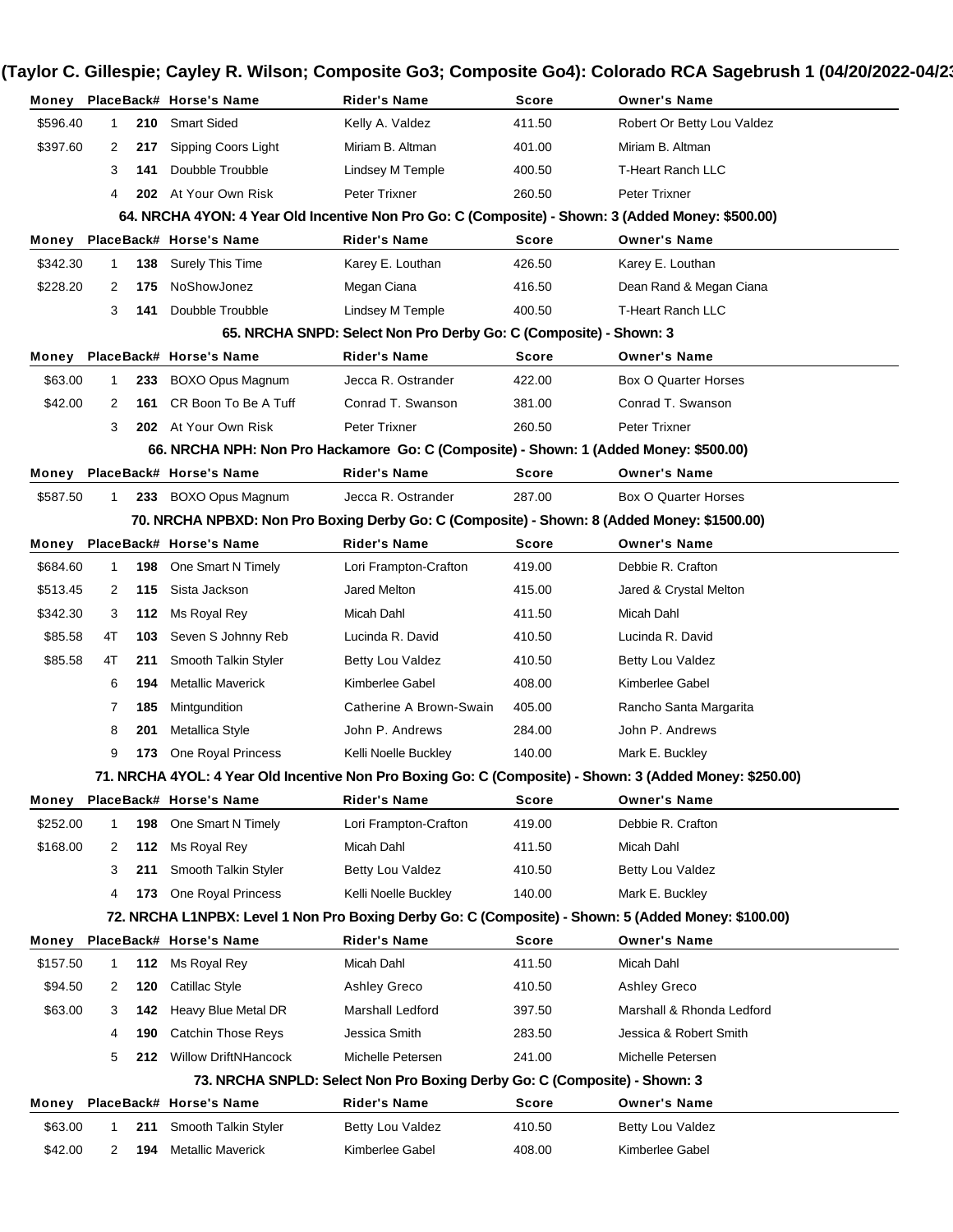3 **185** Mintgundition Catherine A Brown-Swain 405.00 Rancho Santa Margarita

| 100. NRCHA OBS: Bridle Spectacular Open Go: C (Composite) - Shown: 15 (Added Money: \$2500.00) |              |                               |              |  |
|------------------------------------------------------------------------------------------------|--------------|-------------------------------|--------------|--|
| laaaDaak# µaraa'a Nama.                                                                        | Didarla Nama | $S_{\alpha\alpha\beta\gamma}$ | Ownarlo Namo |  |

| Money    |    |     | PlaceBack# Horse's Name                                                                       | <b>Rider's Name</b>                                                              | Score  | <b>Owner's Name</b>                |
|----------|----|-----|-----------------------------------------------------------------------------------------------|----------------------------------------------------------------------------------|--------|------------------------------------|
| \$966.00 | 1  | 143 | Logicality                                                                                    | Debbie R. Crafton                                                                | 433.00 | Debbie R. Crafton                  |
| \$805.00 | 2  | 111 | <b>Bet Shesa Pepto</b>                                                                        | Ashley M. Deacon                                                                 | 423.00 | Cody & Katharine Clements          |
| \$644.00 | 3  | 159 | <b>Steady Step</b>                                                                            | Keith P. Vogel                                                                   | 422.50 | Cheryl A. Swanson                  |
| \$483.00 | 4  | 209 | Hot Chic A Boon                                                                               | Aaron C. Brookshire                                                              | 421.00 | Allyson Dee Tapie                  |
| \$322.00 | 5  | 208 | Cattalicious                                                                                  | Aaron C. Brookshire                                                              | 418.50 | Allyson Dee Tapie                  |
|          | 6  | 255 | Metallic My Way                                                                               | Wes R Housler                                                                    | 417.00 | Wes R Housler                      |
|          | 7  | 244 | <b>Blue Bloods Matrix</b>                                                                     | Matt J. Koch                                                                     | 409.00 | Brianna A. Koch                    |
|          | 8  | 127 | Down With The OBB                                                                             | Lavert Avent                                                                     | 408.50 | Vicki Benson                       |
|          | 9  | 205 | <b>BK Spark Of Genius</b>                                                                     | Marcha Duvenage                                                                  | 407.00 | Teryl V Dooren & Kevin Ellis       |
|          | 10 | 291 | All About That Cat                                                                            | Kathleen L. McPhaul                                                              | 404.50 | Kathleen L. McPhaul                |
|          | 11 | 131 | <b>Ettes Metallic Cat</b>                                                                     | David J. Dillman                                                                 | 402.50 | Jacqueline A. Tessman              |
|          | 12 | 290 | Gypsys Got A Gun                                                                              | Kathleen L. McPhaul                                                              | 396.00 | Kathleen L. McPhaul                |
|          | 13 | 155 | Little Nana Rey                                                                               | Jim R. Cook                                                                      | 395.00 | J & J Cook Performance             |
|          | 14 | 154 | <b>MMR Dual Pepalena</b>                                                                      | Jim R. Cook                                                                      | 286.00 | Jim R. Cook                        |
|          | 15 | 227 | <b>Blu On Black</b>                                                                           | Darren L. Miller                                                                 | 256.00 | Roy J. Durbin, Jr.                 |
|          |    |     |                                                                                               | 101. NRCHA OB: Open Bridle Go: C (Composite) - Shown: 6 (Added Money: \$1000.00) |        |                                    |
| Money    |    |     | PlaceBack# Horse's Name                                                                       | Rider's Name                                                                     | Score  | <b>Owner's Name</b>                |
| \$867.50 | 1  | 143 | Logicality                                                                                    | Debbie R. Crafton                                                                | 288.00 | Debbie R. Crafton                  |
| \$520.50 | 2  | 159 | <b>Steady Step</b>                                                                            | Keith P. Vogel                                                                   | 284.50 | Cheryl A. Swanson                  |
| \$347.00 | 3  | 131 | <b>Ettes Metallic Cat</b>                                                                     | David J. Dillman                                                                 | 282.50 | Jacqueline A. Tessman              |
|          | 4  | 228 | Raising Hail                                                                                  | Darren L. Miller                                                                 | 281.00 | <b>Todd &amp; Shariel Thieszen</b> |
|          | 5  | 236 | Ms Genuinelysmart                                                                             | Andy G. Kurtz                                                                    | 271.50 | Andy G. Kurtz                      |
|          | 6  | 154 | MMR Dual Pepalena                                                                             | Jim R. Cook                                                                      | 143.00 | Jim R. Cook                        |
|          |    |     | 102. NRCHA IOB: Intermediate Open Bridle Go: C (Composite) - Shown: 5 (Added Money: \$250.00) |                                                                                  |        |                                    |
| Money    |    |     | PlaceBack# Horse's Name                                                                       | Rider's Name                                                                     | Score  | <b>Owner's Name</b>                |
| \$343.75 | 1  | 143 | Logicality                                                                                    | Debbie R. Crafton                                                                | 288.00 | Debbie R. Crafton                  |
| \$206.25 | 2  | 159 | <b>Steady Step</b>                                                                            | Keith P. Vogel                                                                   | 284.50 | Cheryl A. Swanson                  |
| \$137.50 | 3  | 131 | <b>Ettes Metallic Cat</b>                                                                     | David J. Dillman                                                                 | 282.50 | Jacqueline A. Tessman              |
|          | 4  | 228 | Raising Hail                                                                                  | Darren L. Miller                                                                 | 281.00 | <b>Todd &amp; Shariel Thieszen</b> |
|          | 5  |     | 154 MMR Dual Pepalena                                                                         | Jim R. Cook                                                                      | 143.00 | Jim R. Cook                        |
|          |    |     | 103. NRCHA LOB: Limited Open Bridle Go: C (Composite) - Shown: 2 (Added Money: \$250.00)      |                                                                                  |        |                                    |
| Money    |    |     | PlaceBack# Horse's Name                                                                       | <b>Rider's Name</b>                                                              | Score  | <b>Owner's Name</b>                |
| \$425.00 | 1  | 276 | Gus                                                                                           | Trea R. Allen                                                                    | 281.00 | Trea R. Allen                      |
|          | 2  | 290 | Gypsys Got A Gun                                                                              | Kathleen L. McPhaul                                                              | 269.00 | Kathleen L. McPhaul                |
|          |    |     | 107. NRCHA OTR: Open Two Rein Go: C (Composite) - Shown: 11 (Added Money: \$750.00)           |                                                                                  |        |                                    |
| Money    |    |     | PlaceBack# Horse's Name                                                                       | <b>Rider's Name</b>                                                              | Score  | <b>Owner's Name</b>                |
| \$571.50 | 1  | 127 | Down With The OBB                                                                             | Lavert Avent                                                                     | 288.50 | Vicki Benson                       |
| \$476.25 | 2  | 209 | Hot Chic A Boon                                                                               | Aaron C. Brookshire                                                              | 286.00 | Allyson Dee Tapie                  |
| \$381.00 | 3  | 234 | Ima Metallic Shine                                                                            | Andy G. Kurtz                                                                    | 284.00 | Melissa A Sexton                   |
| \$285.75 | 4  | 208 | Cattalicious                                                                                  | Aaron C. Brookshire                                                              | 281.50 | Allyson Dee Tapie                  |
| \$190.50 | 5  | 111 | Bet Shesa Pepto                                                                               | Ashley M. Deacon                                                                 | 280.00 | Cody & Katharine Clements          |
|          | 6  | 244 | <b>Blue Bloods Matrix</b>                                                                     | Matt J. Koch                                                                     | 277.00 | Brianna A. Koch                    |
|          | 7  | 255 | Metallic My Way                                                                               | Wes R Housler                                                                    | 275.00 | Wes R Housler                      |
|          |    |     |                                                                                               |                                                                                  |        |                                    |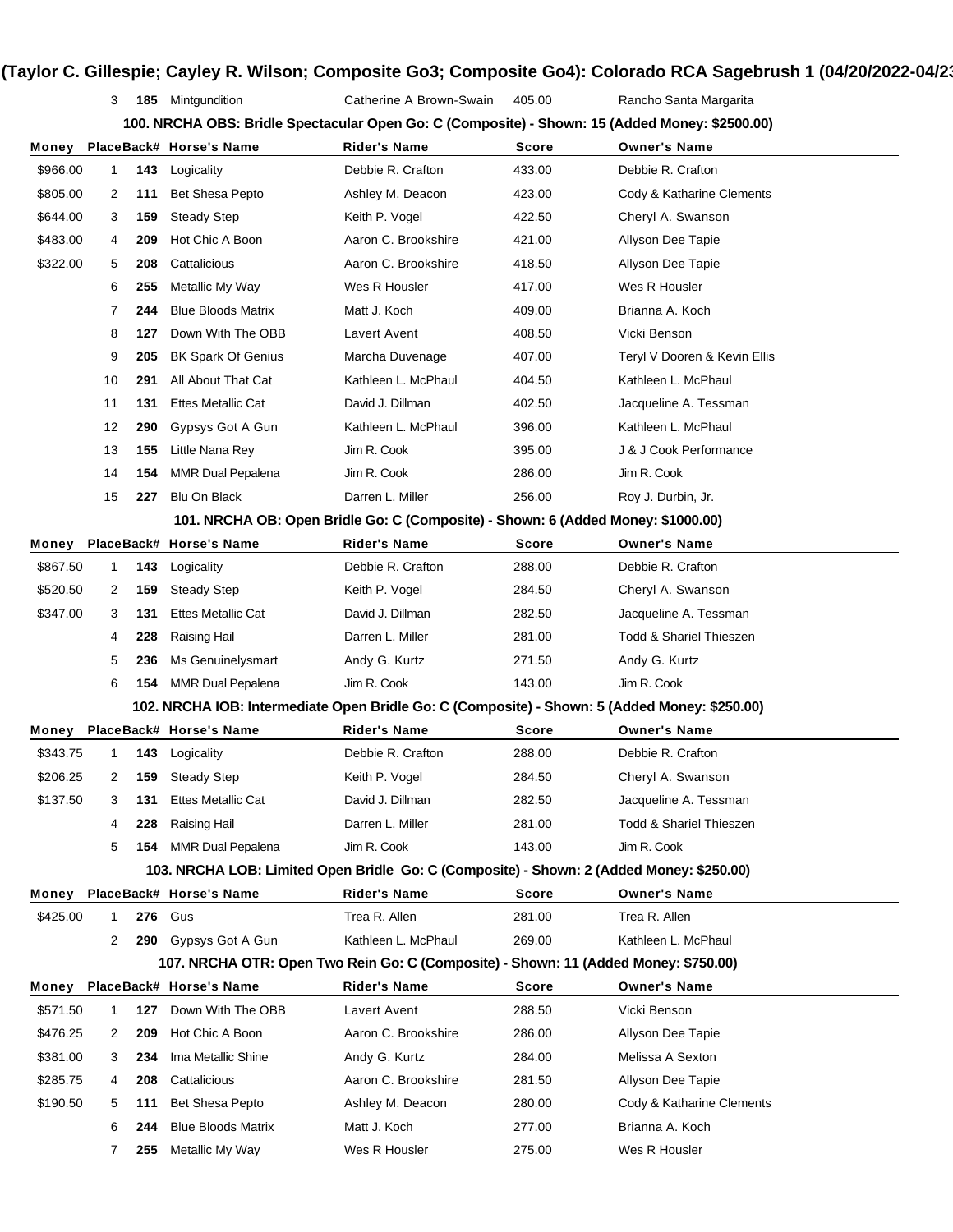|                                                                                                   | 8           | 291 | All About That Cat      | Kathleen L. McPhaul                                                                 | 274.50       | Kathleen L. McPhaul                                                                                    |  |  |
|---------------------------------------------------------------------------------------------------|-------------|-----|-------------------------|-------------------------------------------------------------------------------------|--------------|--------------------------------------------------------------------------------------------------------|--|--|
|                                                                                                   | 9           | 240 | Bet She Can Dance       | Amanda R. McCarthy                                                                  | 271.00       | Amanda R. McCarthy                                                                                     |  |  |
|                                                                                                   | 10          | 155 | Little Nana Rey         | Jim R. Cook                                                                         | 265.00       | J & J Cook Performance                                                                                 |  |  |
|                                                                                                   | 11          | 227 | <b>Blu On Black</b>     | Darren L. Miller                                                                    | 132.00       | Roy J. Durbin, Jr.                                                                                     |  |  |
| 110. NRCHA NPBS: Bridle Spectacular Non Pro Go: C (Composite) - Shown: 5 (Added Money: \$1000.00) |             |     |                         |                                                                                     |              |                                                                                                        |  |  |
| Money                                                                                             |             |     | PlaceBack# Horse's Name | Rider's Name                                                                        | Score        | <b>Owner's Name</b>                                                                                    |  |  |
| \$533.75                                                                                          | $\mathbf 1$ | 221 | Seven S Tuff Boots      | Meg E. Ralston                                                                      | 430.00       | Meg E. Ralston                                                                                         |  |  |
| \$320.25                                                                                          | 2           | 232 | Opus Cat Olena          | Jecca R. Ostrander                                                                  | 429.00       | <b>Box O Quarter Horses</b>                                                                            |  |  |
| \$213.50                                                                                          | 3           | 182 | <b>Glamour Royallty</b> | Kristy Kay Miller                                                                   | 421.00       | Kristy Kay Miller                                                                                      |  |  |
|                                                                                                   | 4           | 176 | Blues Wright On         | Megan Ciana                                                                         | 416.50       | Megan Ciana                                                                                            |  |  |
|                                                                                                   | 5           | 203 | Crown Royal Knight      | Kari Sack                                                                           | 401.00       | Kari Sack                                                                                              |  |  |
|                                                                                                   |             |     |                         |                                                                                     |              | 111. NRCHA LNPBS: Bridle Spectacular Ltd Non Pro Go: C (Composite) - Shown: 13 (Added Money: \$250.00) |  |  |
| Money                                                                                             |             |     | PlaceBack# Horse's Name | <b>Rider's Name</b>                                                                 | Score        | <b>Owner's Name</b>                                                                                    |  |  |
| \$291.38                                                                                          | 1           | 223 | LooksLikeLuckToMe       | Landri Lisac                                                                        | 432.50       | Timothy & Katherine Miller                                                                             |  |  |
| \$242.81                                                                                          | 2           | 152 | Woo Hoo Sue             | Breanne N. Faris                                                                    | 421.50       | Jody L. Faris                                                                                          |  |  |
| \$194.25                                                                                          | 3           | 119 | Wright On Hickory       | <b>Bonnie Wheatley</b>                                                              | 419.00       | Bonnie & Scot Wheatley                                                                                 |  |  |
| \$121.41                                                                                          | 4T          | 176 | <b>Blues Wright On</b>  | Megan Ciana                                                                         | 416.50       | Megan Ciana                                                                                            |  |  |
| \$121.41                                                                                          | 4T          | 158 | Metallic Heart          | Conrad T. Swanson                                                                   | 416.50       | Conrad T. Swanson                                                                                      |  |  |
|                                                                                                   | 6           | 171 | Wired On Pepto          | Alison A. Brantley                                                                  | 411.50       | Alison A. Brantley                                                                                     |  |  |
|                                                                                                   | 7           | 178 | MissReymembered         | Stephanie White                                                                     | 408.00       | Stephanie White                                                                                        |  |  |
|                                                                                                   | 8           | 285 | Dry Blue Grass          | Linda K. Field                                                                      | 403.00       | Linda K. Field                                                                                         |  |  |
|                                                                                                   | 9           | 170 | <b>Metallic Dual</b>    | Alison A. Brantley                                                                  | 402.00       | Alison A. Brantley                                                                                     |  |  |
|                                                                                                   | 10          | 159 | <b>Steady Step</b>      | Cheryl A. Swanson                                                                   | 399.00       | Cheryl A. Swanson                                                                                      |  |  |
|                                                                                                   | 11          | 117 | Runninouttaboonlight    | Cory R. Noles                                                                       | 389.50       | Cory R. Noles                                                                                          |  |  |
|                                                                                                   | 12          | 222 | Cat Walks Into A Bar    | Landri Lisac                                                                        | 281.50       | Landri Lisac                                                                                           |  |  |
|                                                                                                   | 13          |     | 172 One Time Safari     | Mark E. Buckley                                                                     | 135.50       | Mark E. Buckley                                                                                        |  |  |
|                                                                                                   |             |     |                         | 112. NRCHA NPB: Non Pro Bridle Go: C (Composite) - Shown: 3 (Added Money: \$750.00) |              |                                                                                                        |  |  |
| Money                                                                                             |             |     | PlaceBack# Horse's Name | Rider's Name                                                                        | Score        | <b>Owner's Name</b>                                                                                    |  |  |
| \$639.00                                                                                          | 1           | 232 | Opus Cat Olena          | Jecca R. Ostrander                                                                  | 289.00       | Box O Quarter Horses                                                                                   |  |  |
| \$426.00                                                                                          | 2           | 298 | Gotta Smoker            | Nicole M. Westfall                                                                  | 280.50       | Desiree Or Jeff Westfall                                                                               |  |  |
|                                                                                                   | 3           | 176 | <b>Blues Wright On</b>  | Megan Ciana                                                                         | 277.00       | Megan Ciana                                                                                            |  |  |
|                                                                                                   |             |     |                         |                                                                                     |              | 113. NRCHA INPB: Intermediate Non Pro Bridle Go: C (Composite) - Shown: 10 (Added Money: \$250.00)     |  |  |
| Money                                                                                             |             |     | PlaceBack# Horse's Name | <b>Rider's Name</b>                                                                 | <b>Score</b> | <b>Owner's Name</b>                                                                                    |  |  |
| \$337.50                                                                                          | 1           | 232 | Opus Cat Olena          | Jecca R. Ostrander                                                                  | 289.00       | Box O Quarter Horses                                                                                   |  |  |
| \$281.25                                                                                          | 2           | 223 | LooksLikeLuckToMe       | Landri Lisac                                                                        | 286.50       | Timothy & Katherine Miller                                                                             |  |  |
| \$225.00                                                                                          | 3           | 285 | Dry Blue Grass          | Linda K. Field                                                                      | 282.00       | Linda K. Field                                                                                         |  |  |
| \$168.75                                                                                          | 4           | 176 | <b>Blues Wright On</b>  | Megan Ciana                                                                         | 277.00       | Megan Ciana                                                                                            |  |  |
| \$112.50                                                                                          | 5           | 170 | Metallic Dual           | Alison A. Brantley                                                                  | 276.00       | Alison A. Brantley                                                                                     |  |  |
|                                                                                                   | 6           | 158 | <b>Metallic Heart</b>   | Conrad T. Swanson                                                                   | 274.00       | Conrad T. Swanson                                                                                      |  |  |
|                                                                                                   | 7           | 178 | MissReymembered         | Stephanie White                                                                     | 273.00       | Stephanie White                                                                                        |  |  |
|                                                                                                   | 8           | 171 | Wired On Pepto          | Alison A. Brantley                                                                  | 271.50       | Alison A. Brantley                                                                                     |  |  |
|                                                                                                   | 9           | 159 | <b>Steady Step</b>      | Cheryl A. Swanson                                                                   | 263.00       | Cheryl A. Swanson                                                                                      |  |  |
|                                                                                                   |             | 222 | Cat Walks Into A Bar    | Landri Lisac                                                                        | 138.00       | Landri Lisac                                                                                           |  |  |
|                                                                                                   | 10          |     |                         |                                                                                     |              |                                                                                                        |  |  |
|                                                                                                   |             |     |                         |                                                                                     |              | 114. NRCHA LNPB: Limited Non Pro Bridle Go: C (Composite) - Shown: 16 (Added Money: \$250.00)          |  |  |
| Money                                                                                             |             |     | PlaceBack# Horse's Name | <b>Rider's Name</b>                                                                 | Score        | <b>Owner's Name</b>                                                                                    |  |  |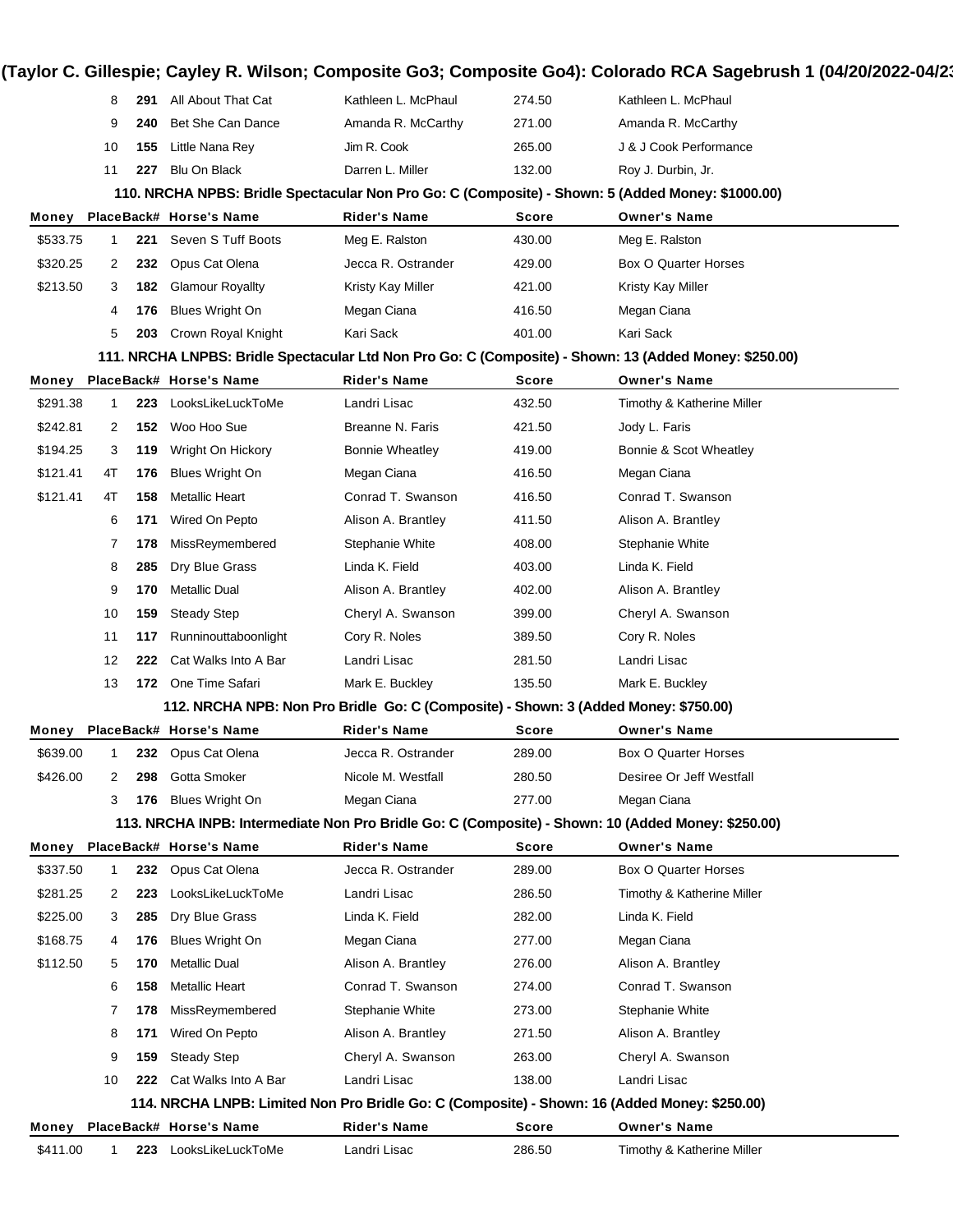| \$287.70 | 2T           | 119 | Wright On Hickory                                                                      | <b>Bonnie Wheatley</b>                                              | 282.00 | Bonnie & Scot Wheatley         |
|----------|--------------|-----|----------------------------------------------------------------------------------------|---------------------------------------------------------------------|--------|--------------------------------|
| \$287.70 | 2T           | 285 | Dry Blue Grass                                                                         | Linda K. Field                                                      | 282.00 | Linda K. Field                 |
| \$164.40 | 4            | 152 | Woo Hoo Sue                                                                            | Breanne N. Faris                                                    | 279.50 | Jody L. Faris                  |
| \$123.30 | 5            | 192 | Miss Chic Dun It                                                                       | Laura M. Bell                                                       | 277.50 | Laura M. Bell/David I. Beckett |
| \$95.90  | 6            | 176 | <b>Blues Wright On</b>                                                                 | Megan Ciana                                                         | 277.00 | Megan Ciana                    |
|          | 7            | 170 | <b>Metallic Dual</b>                                                                   | Alison A. Brantley                                                  | 276.00 | Alison A. Brantley             |
|          | 8            | 158 | <b>Metallic Heart</b>                                                                  | Conrad T. Swanson                                                   | 274.00 | Conrad T. Swanson              |
|          | 9            | 178 | MissReymembered                                                                        | Stephanie White                                                     | 273.00 | Stephanie White                |
|          | 10           | 171 | Wired On Pepto                                                                         | Alison A. Brantley                                                  | 271.50 | Alison A. Brantley             |
|          | 11           | 159 | <b>Steady Step</b>                                                                     | Cheryl A. Swanson                                                   | 263.00 | Cheryl A. Swanson              |
|          | 12           | 219 | Wright On Senorita                                                                     | Dana W. Stephenson                                                  | 261.00 | Dana W. Stephenson             |
|          | 13           | 117 | Runninouttaboonlight                                                                   | Cory R. Noles                                                       | 251.00 | Cory R. Noles                  |
|          | 14           | 222 | Cat Walks Into A Bar                                                                   | Landri Lisac                                                        | 138.00 | Landri Lisac                   |
|          | 15           | 166 | Pepto Cruz                                                                             | Jennifer A Elliott                                                  | 125.00 | Jennifer A Elliott             |
|          |              |     |                                                                                        | 115. NRCHA SNPB: Select Non Pro Bridle Go: C (Composite) - Shown: 6 |        |                                |
| Money    |              |     | PlaceBack# Horse's Name                                                                | <b>Rider's Name</b>                                                 | Score  | <b>Owner's Name</b>            |
| \$150.00 | 1            | 232 | Opus Cat Olena                                                                         | Jecca R. Ostrander                                                  | 289.00 | Box O Quarter Horses           |
| \$90.00  | 2            | 285 | Dry Blue Grass                                                                         | Linda K. Field                                                      | 282.00 | Linda K. Field                 |
| \$60.00  | 3            | 170 | <b>Metallic Dual</b>                                                                   | Alison A. Brantley                                                  | 276.00 | Alison A. Brantley             |
|          | 4            | 158 | <b>Metallic Heart</b>                                                                  | Conrad T. Swanson                                                   | 274.00 | Conrad T. Swanson              |
|          | 5            | 171 | Wired On Pepto                                                                         | Alison A. Brantley                                                  | 271.50 | Alison A. Brantley             |
|          |              | 159 | <b>Steady Step</b>                                                                     | Cheryl A. Swanson                                                   | 263.00 | Cheryl A. Swanson              |
|          | 6            |     |                                                                                        |                                                                     |        |                                |
|          |              |     | 116. NRCHA NPTR: Non Pro Two Rein Go: C (Composite) - Shown: 6 (Added Money: \$250.00) |                                                                     |        |                                |
| Money    |              |     | PlaceBack# Horse's Name                                                                | <b>Rider's Name</b>                                                 | Score  | <b>Owner's Name</b>            |
| \$387.50 | 1            | 143 | Logicality                                                                             | Debbie R. Crafton                                                   | 289.50 | Debbie R. Crafton              |
| \$232.50 | 2            | 221 | Seven S Tuff Boots                                                                     | Meg E. Ralston                                                      | 286.00 | Meg E. Ralston                 |
| \$155.00 | 3            | 182 | <b>Glamour Royallty</b>                                                                | Kristy Kay Miller                                                   | 280.00 | Kristy Kay Miller              |
|          | 4            | 203 | Crown Royal Knight                                                                     | Kari Sack                                                           | 276.00 | Kari Sack                      |
|          | 5            | 218 | Spending The Chex                                                                      | Miriam B. Altman                                                    | 271.50 | Miriam B. Altman               |
|          | 6            |     | 220 BlueGeneBabyQueen                                                                  | Dana W. Stephenson                                                  | 129.00 | Dana W. Stephenson             |
|          |              |     | 120. NRCHA YCH: Youth Cow Horse Go: C (Composite) - Shown: 5 (Added Money: \$100.00)   |                                                                     |        |                                |
| Monev    |              |     | PlaceBack# Horse's Name                                                                | <b>Rider's Name</b>                                                 | Score  | <b>Owner's Name</b>            |
| \$137.50 | 1            | 223 | LooksLikeLuckToMe                                                                      | Landri Lisac                                                        | 294.00 | Timothy & Katherine Miller     |
| \$82.50  | 2            | 124 | Ellie May Rey                                                                          | Maisen Avent                                                        | 285.50 | Lavert Avent                   |
| \$55.00  | 3            | 222 | Cat Walks Into A Bar                                                                   | Landri Lisac                                                        | 283.00 | Landri Lisac                   |
|          | 4            | 152 | Woo Hoo Sue                                                                            | Breanne N. Faris                                                    | 279.50 | Jody L. Faris                  |
|          | 5            |     | 122 Voodoo Whiskey                                                                     | Tylor R. Todd                                                       | 275.50 | Tylor R. Todd                  |
|          |              |     |                                                                                        | 130. NRCHA YBX: Youth Boxing Go: C (Composite) - Shown: 8           |        |                                |
| Monev    |              |     | PlaceBack# Horse's Name                                                                | Rider's Name                                                        | Score  | <b>Owner's Name</b>            |
| \$80.00  | $\mathbf{1}$ | 153 | Wranglers Last Attak                                                                   | Peyton M. Faris                                                     | 285.00 | Jody L. Faris                  |
| \$60.00  | 2            | 145 | Doctor Spark                                                                           | DJ Crafton                                                          | 283.50 | Debbie R. Crafton              |
| \$40.00  | 3            | 235 | Moms Last Bett                                                                         | Ralsten LePlatt                                                     | 280.00 | Dustin D. LePlatt              |
| \$20.00  | 4            | 187 | Poco Velvet Cat                                                                        | Paige Pointer                                                       | 275.50 | Diana Quintana                 |
|          | 5            | 102 | He Be Fierce                                                                           | Ayden J Jennings                                                    | 270.00 | Virgil F. Valdez               |
|          | 6            | 254 | Mobile Deposit                                                                         | <b>Tristyn Housler</b>                                              | 264.00 | Wes R Housler                  |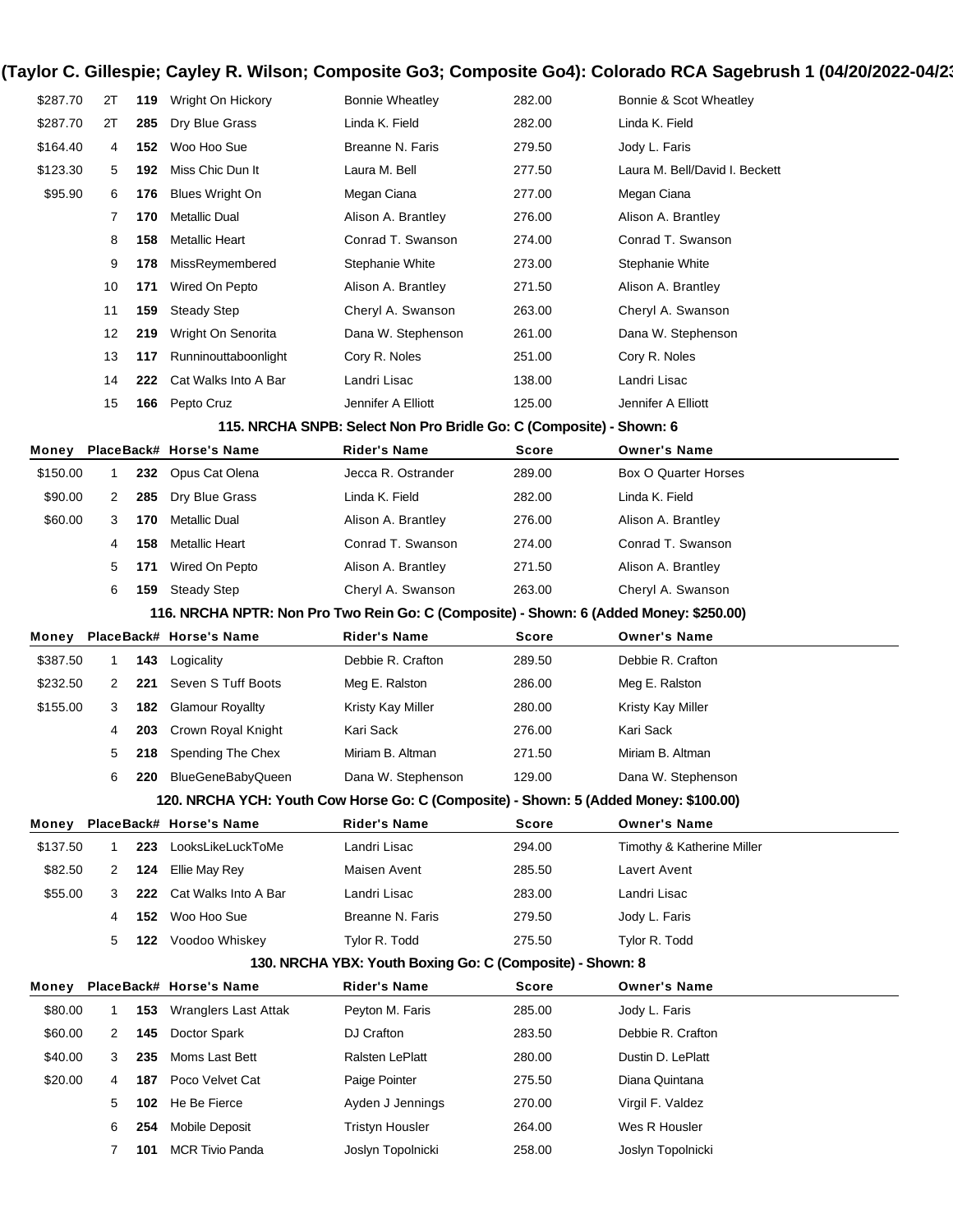8 **280** SS Frosted Flake Alexa Benavidez 128.00 Susan Vreeman

**150. NRCHA NPBXS: Non Pro Boxing Spectacular Go: C (Composite) - Shown: 18 (Added Money: \$1000.00)**

| Money    |     |     | PlaceBack# Horse's Name    | Rider's Name                                                                          | Score        | <b>Owner's Name</b>            |
|----------|-----|-----|----------------------------|---------------------------------------------------------------------------------------|--------------|--------------------------------|
| \$606.90 | 1   | 199 | One Fine Boonshine         | Lori Frampton-Crafton                                                                 | 429.50       | Debbie R. Crafton              |
| \$485.52 | 2   | 104 | Bet Hesa Pepto             | Diane M. Clare                                                                        | 422.50       | Diane M. Clare                 |
| \$364.14 | 3   | 112 | Ms Royal Rey               | Micah Dahl                                                                            | 420.50       | Micah Dahl                     |
| \$242.76 | 4   | 261 | LA Smart Chicoreys         | Erin L. Jones                                                                         | 419.50       | Luke J. Jones                  |
| \$182.07 | 5   | 253 | <b>Mendota Crossing</b>    | Julie Atkinson                                                                        | 417.50       | Dale Or Julie Atkinson         |
| \$141.61 | 6   | 173 | One Royal Princess         | Kelli Noelle Buckley                                                                  | 417.00       | Mark E. Buckley                |
|          | 7   | 237 | Hannas Metallic Rey        | Denille J. LePlatt                                                                    | 415.50       | Dustin D. LePlatt              |
|          | 8   | 266 | Chex Out Tuff              | Erin L. Jones                                                                         | 413.50       | Lane A. Jones                  |
|          | 9   | 231 | Bet Hesa Cool Cat          | Roy J. Durbin, Jr.                                                                    | 409.00       | Roy J. Durbin, Jr.             |
|          | 10  | 177 | Montana Metal              | Rhonda Ledford                                                                        | 407.00       | Marshall & Rhonda Ledford      |
|          | 11  | 213 | A Spoonful Of Jonez        | Desiree D. Westfall                                                                   | 403.00       | Desiree Or Jeff Westfall       |
|          | 12T | 121 | Playinhardtoforget         | Kelsey Berglund                                                                       | 402.50       | Andrew & Kelsey Berglund       |
|          | 12T | 192 | Miss Chic Dun It           | Laura M. Bell                                                                         | 402.50       | Laura M. Bell/David I. Beckett |
|          | 14  | 105 | DT Whiskey Shine           | Tammy Lynne Penn                                                                      | 401.00       | Tammy Lynne Penn               |
|          | 15T | 289 | Pep Cat Daddy O            | Landon Vigil                                                                          | 400.00       | Landon Vigil                   |
|          | 15T | 137 | <b>SJR Struck Diamonds</b> | Mark D. Donner                                                                        | 400.00       | Mark D. Donner                 |
|          | 17  | 193 | Smoken Hickory Chick       | Hans Ocken                                                                            | 397.00       | Jasmine Ocken                  |
|          | 18  |     | 136 PJW One Time Only      | Margaret J. Anderson                                                                  | 392.50       | Margaret J. Anderson           |
|          |     |     |                            | 151. NRCHA NPBX: Non Pro Boxing Go: C (Composite) - Shown: 13 (Added Money: \$500.00) |              |                                |
| Money    |     |     | PlaceBack# Horse's Name    | <b>Rider's Name</b>                                                                   | <b>Score</b> | <b>Owner's Name</b>            |
| \$491.25 | 1   | 199 | One Fine Boonshine         | Lori Frampton-Crafton                                                                 | 291.50       | Debbie R. Crafton              |
| \$409.38 | 2   | 261 | LA Smart Chicoreys         | Erin L. Jones                                                                         | 287.50       | Luke J. Jones                  |
| \$327.50 | 3   | 173 | One Royal Princess         | Kelli Noelle Buckley                                                                  | 287.00       | Mark E. Buckley                |
| \$245.63 | 4   | 104 | Bet Hesa Pepto             | Diane M. Clare                                                                        | 284.50       | Diane M. Clare                 |
| \$81.88  | 5Τ  | 213 | A Spoonful Of Jonez        | Desiree D. Westfall                                                                   | 281.00       | Desiree Or Jeff Westfall       |
| \$81.88  | 5Τ  | 105 | DT Whiskey Shine           | Tammy Lynne Penn                                                                      | 281.00       | Tammy Lynne Penn               |
|          | 7   | 137 | <b>SJR Struck Diamonds</b> | Mark D. Donner                                                                        | 280.00       | Mark D. Donner                 |
|          | 8   | 231 | Bet Hesa Cool Cat          | Roy J. Durbin, Jr.                                                                    | 273.00       | Roy J. Durbin, Jr.             |
|          | 9   | 266 | Chex Out Tuff              | Erin L. Jones                                                                         | 271.50       | Lane A. Jones                  |
|          | 10  | 136 | PJW One Time Only          | Margaret J. Anderson                                                                  | 270.50       | Margaret J. Anderson           |
|          | 11  | 130 | <b>Playing With Rey</b>    | Linda C. Cellini                                                                      | 266.50       | Linda C. Cellini               |
|          | 12  | 115 | Sista Jackson              | Jared Melton                                                                          | 140.50       | Jared & Crystal Melton         |
|          | 13  | 188 | Lenas Lil Dancer           | Karissa Misik                                                                         | 140.00       | Karissa Misik                  |
|          |     |     |                            | 152. NRCHA INPBX: Intermediate Non Pro Boxing Go: C (Composite) - Shown: 13           |              |                                |
| Money    |     |     | PlaceBack# Horse's Name    | <b>Rider's Name</b>                                                                   | Score        | <b>Owner's Name</b>            |
| \$97.50  | 1   | 194 | <b>Metallic Maverick</b>   | Kimberlee Gabel                                                                       | 284.50       | Kimberlee Gabel                |
| \$81.25  | 2   | 105 | DT Whiskey Shine           | Tammy Lynne Penn                                                                      | 281.00       | Tammy Lynne Penn               |
| \$65.00  | 3   | 112 | Ms Royal Rey               | Micah Dahl                                                                            | 280.50       | Micah Dahl                     |
| \$48.75  | 4   | 118 | BF Little Big Time         | Josie Bunch                                                                           | 278.50       | Josie Bunch                    |
| \$32.50  | 5   | 186 | SS Some Hey Please         | <b>Christine Ellis</b>                                                                | 273.50       | <b>Christine Ellis</b>         |
|          | 6   | 231 | Bet Hesa Cool Cat          | Roy J. Durbin, Jr.                                                                    | 273.00       | Roy J. Durbin, Jr.             |
|          | 7   | 225 | SH Andy Chex               | Stacy A. Weisbach                                                                     | 271.50       | Stacy A. Weisbach              |
|          | 8   |     | 136 PJW One Time Only      | Margaret J. Anderson                                                                  | 270.50       | Margaret J. Anderson           |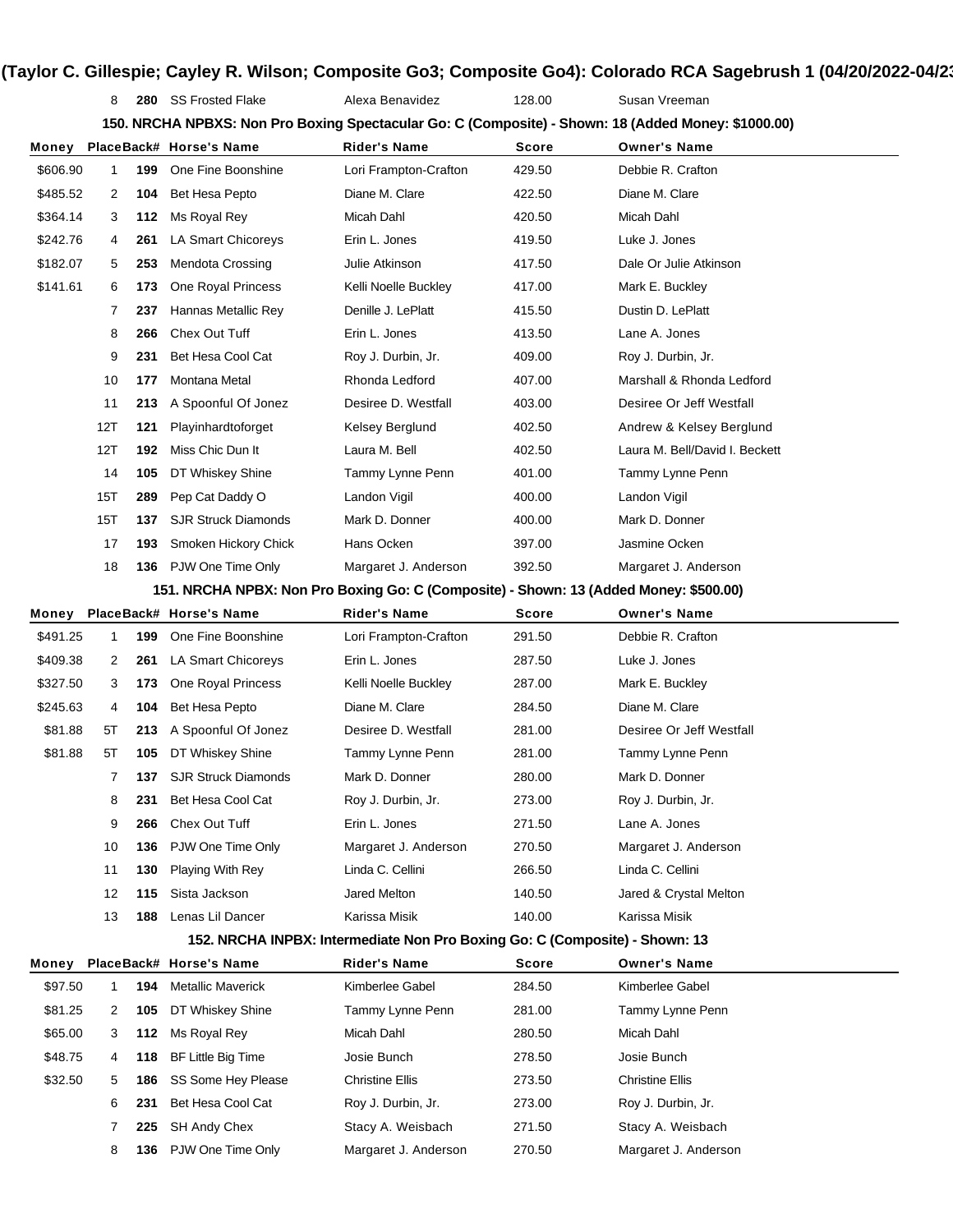|          | 9            | 191 | She Got Swagger            | Jessica Smith                                                                | 270.00 | Jessica & Robert Smith         |
|----------|--------------|-----|----------------------------|------------------------------------------------------------------------------|--------|--------------------------------|
|          | 10           | 130 | Playing With Rey           | Linda C. Cellini                                                             | 266.50 | Linda C. Cellini               |
|          | 11           | 289 | Pep Cat Daddy O            | Landon Vigil                                                                 | 266.00 | Landon Vigil                   |
|          | 12           | 115 | Sista Jackson              | Jared Melton                                                                 | 140.50 | Jared & Crystal Melton         |
|          | 13           | 188 | Lenas Lil Dancer           | Karissa Misik                                                                | 140.00 | Karissa Misik                  |
|          |              |     |                            | 155. NRCHA SNPBX: Select Non Pro Boxing Go: C (Composite) - Shown: 12        |        |                                |
| Money    |              |     | PlaceBack# Horse's Name    | <b>Rider's Name</b>                                                          | Score  | <b>Owner's Name</b>            |
| \$54.00  | $\mathbf{1}$ | 104 | <b>Bet Hesa Pepto</b>      | Diane M. Clare                                                               | 284.50 | Diane M. Clare                 |
| \$45.00  | 2            | 194 | <b>Metallic Maverick</b>   | Kimberlee Gabel                                                              | 284.50 | Kimberlee Gabel                |
| \$31.50  | ЗT           | 213 | A Spoonful Of Jonez        | Desiree D. Westfall                                                          | 281.00 | Desiree Or Jeff Westfall       |
| \$31.50  | 3T           | 105 | DT Whiskey Shine           | Tammy Lynne Penn                                                             | 281.00 | Tammy Lynne Penn               |
| \$18.00  | 5            | 137 | <b>SJR Struck Diamonds</b> | Mark D. Donner                                                               | 280.00 | Mark D. Donner                 |
|          | 6            | 162 | Dual Me CD                 | Alfred C. Stewart                                                            | 275.00 | Alfred And/or Donna Stewart    |
|          | 7            | 135 | <b>Outta Prowlin</b>       | Kelly Ann Preisser                                                           | 274.50 | Kelly Ann Preisser             |
|          | 8            | 231 | Bet Hesa Cool Cat          | Roy J. Durbin, Jr.                                                           | 273.00 | Roy J. Durbin, Jr.             |
|          | 9            | 136 | PJW One Time Only          | Margaret J. Anderson                                                         | 270.50 | Margaret J. Anderson           |
|          | 10           | 130 | Playing With Rey           | Linda C. Cellini                                                             | 266.50 | Linda C. Cellini               |
|          | 11T          | 289 | Pep Cat Daddy O            | Landon Vigil                                                                 | 266.00 | Landon Vigil                   |
|          | 11T          | 100 | Saldarini                  | <b>Gail Star-Cloutier</b>                                                    | 266.00 | <b>Gail Star-Cloutier</b>      |
|          |              |     |                            | 160. NRCHA LNPBX: Limited Non Pro Boxing Go: C (Composite) - Shown: 19       |        |                                |
| Money    |              |     | PlaceBack# Horse's Name    | <b>Rider's Name</b>                                                          | Score  | <b>Owner's Name</b>            |
| \$142.50 | $\mathbf{1}$ | 153 | Wranglers Last Attak       | Peyton M. Faris                                                              | 286.50 | Jody L. Faris                  |
| \$114.00 | 2            | 121 | Playinhardtoforget         | Kelsey Berglund                                                              | 281.00 | Andrew & Kelsey Berglund       |
| \$85.50  | 3            | 145 | Doctor Spark               | DJ Crafton                                                                   | 280.00 | Debbie R. Crafton              |
| \$57.00  | 4            | 112 | Ms Royal Rey               | Micah Dahl                                                                   | 278.50 | Micah Dahl                     |
| \$42.75  | 5            | 118 | BF Little Big Time         | Josie Bunch                                                                  | 278.00 | Josie Bunch                    |
| \$33.25  | 6            | 162 | Dual Me CD                 | Alfred C. Stewart                                                            | 275.00 | Alfred And/or Donna Stewart    |
|          | 7            | 135 | <b>Outta Prowlin</b>       | Kelly Ann Preisser                                                           | 274.50 | Kelly Ann Preisser             |
|          | 8            | 105 | DT Whiskey Shine           | Tammy Lynne Penn                                                             | 273.50 | Tammy Lynne Penn               |
|          | 9            | 177 | Montana Metal              | Rhonda Ledford                                                               | 272.00 | Marshall & Rhonda Ledford      |
|          | 10           | 109 | Wallyroo                   | <b>Tisha Weimer</b>                                                          | 271.50 | Triple W Acres                 |
|          | 11           | 289 | Pep Cat Daddy O            | Landon Vigil                                                                 | 270.50 | Landon Vigil                   |
|          | 12           | 188 | Lenas Lil Dancer           | Karissa Misik                                                                | 268.50 | Karissa Misik                  |
|          | 13           | 253 | <b>Mendota Crossing</b>    | Julie Atkinson                                                               | 267.50 | Dale Or Julie Atkinson         |
|          | 14           | 100 | Saldarini                  | <b>Gail Star-Cloutier</b>                                                    | 266.00 | <b>Gail Star-Cloutier</b>      |
|          | 15T          | 156 | <b>Blue Holli Ruffles</b>  | Jody E. Kemp                                                                 | 265.50 | Madeline J Wagner              |
|          | 15T          | 165 | Countin Royal Cats         | Melissa Proctor                                                              | 265.50 | Melissa Proctor                |
|          | 17T          | 166 | Pepto Cruz                 | Jennifer A Elliott                                                           | 258.50 | Jennifer A Elliott             |
|          | 17T          | 186 | SS Some Hey Please         | <b>Christine Ellis</b>                                                       | 258.50 | <b>Christine Ellis</b>         |
|          | 19           | 286 | Sportin HB Cowboy          | <b>Tim Telinde</b>                                                           | 135.00 | <b>Tim Telinde</b>             |
|          |              |     |                            | 170. NRCHA BD: Box Drive Go: C (Composite) - Shown: 7 (Added Money: \$50.00) |        |                                |
| Money    |              |     | PlaceBack# Horse's Name    | <b>Rider's Name</b>                                                          | Score  | <b>Owner's Name</b>            |
| \$118.00 | $\mathbf{1}$ | 192 | Miss Chic Dun It           | Laura M. Bell                                                                | 286.00 | Laura M. Bell/David I. Beckett |
| \$88.50  | 2            | 231 | Bet Hesa Cool Cat          | Roy J. Durbin, Jr.                                                           | 277.00 | Roy J. Durbin, Jr.             |
| \$59.00  | 3            | 112 | Ms Royal Rey               | Micah Dahl                                                                   | 271.00 | Micah Dahl                     |
| \$29.50  | 4            | 162 | Dual Me CD                 | Alfred C. Stewart                                                            | 270.50 | Alfred And/or Donna Stewart    |